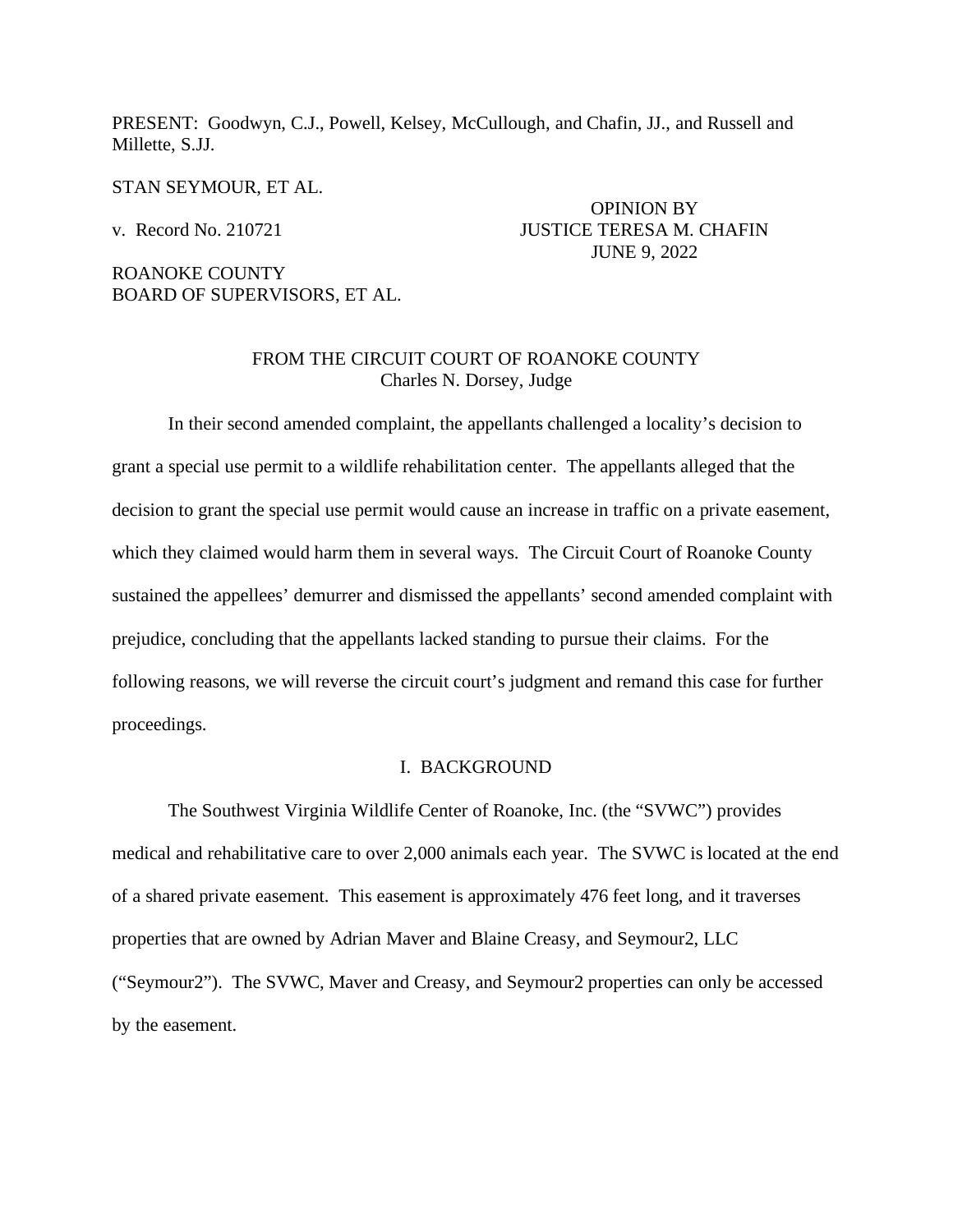The easement is an unpaved, "single-lane dirt driveway" that "crosses over the frontlawns" of the Maver and Creasy and Seymour2 properties. Maver and Creasy's house is located within "two car lengths" of the easement. Significantly, the easement is not maintained by any governmental entity.

On March 9, 2018, the SVWC filed an application for a special use permit that would authorize the construction of a large "raptor building" on the SVWC property. The SVWC planned to use the raptor building to rehabilitate birds of prey. In their special use permit application, the SVWC explained that the raptor building would allow injured birds of prey to recover more quickly.

During the permit review process, the Roanoke County Zoning Administrator addressed 12 "accessory structures" located on the SVWC property. The SVWC uses these structures to house small animals and birds. The Zoning Administrator determined that the accessory structures "were either improperly granted zoning permits or had not been granted permits at all." Therefore, the Zoning Administrator concluded that these structures would also need to be addressed by the pending special use permit.

The Roanoke County Board of Supervisors eventually granted a special use permit to the SVWC. The special use permit retroactively authorized the accessory structures at issue.<sup>[1](#page-1-0)</sup> The special use permit also authorized the construction of the raptor building. The Board of Supervisors, however, required the SVWC to: (1) plant two rows of evergreen trees around the

<span id="page-1-0"></span> $<sup>1</sup>$  The ordinance granting the special use permit did not expressly reference the accessory</sup> structures on the SVWC property. Nevertheless, the Board of Supervisors has adopted the position that the special use permit retroactively authorized these structures. For the purposes of this appeal, which concerns the sufficiency of the appellants' allegations regarding standing, we will assume without deciding that the special use permit encompassed the accessory structures at issue.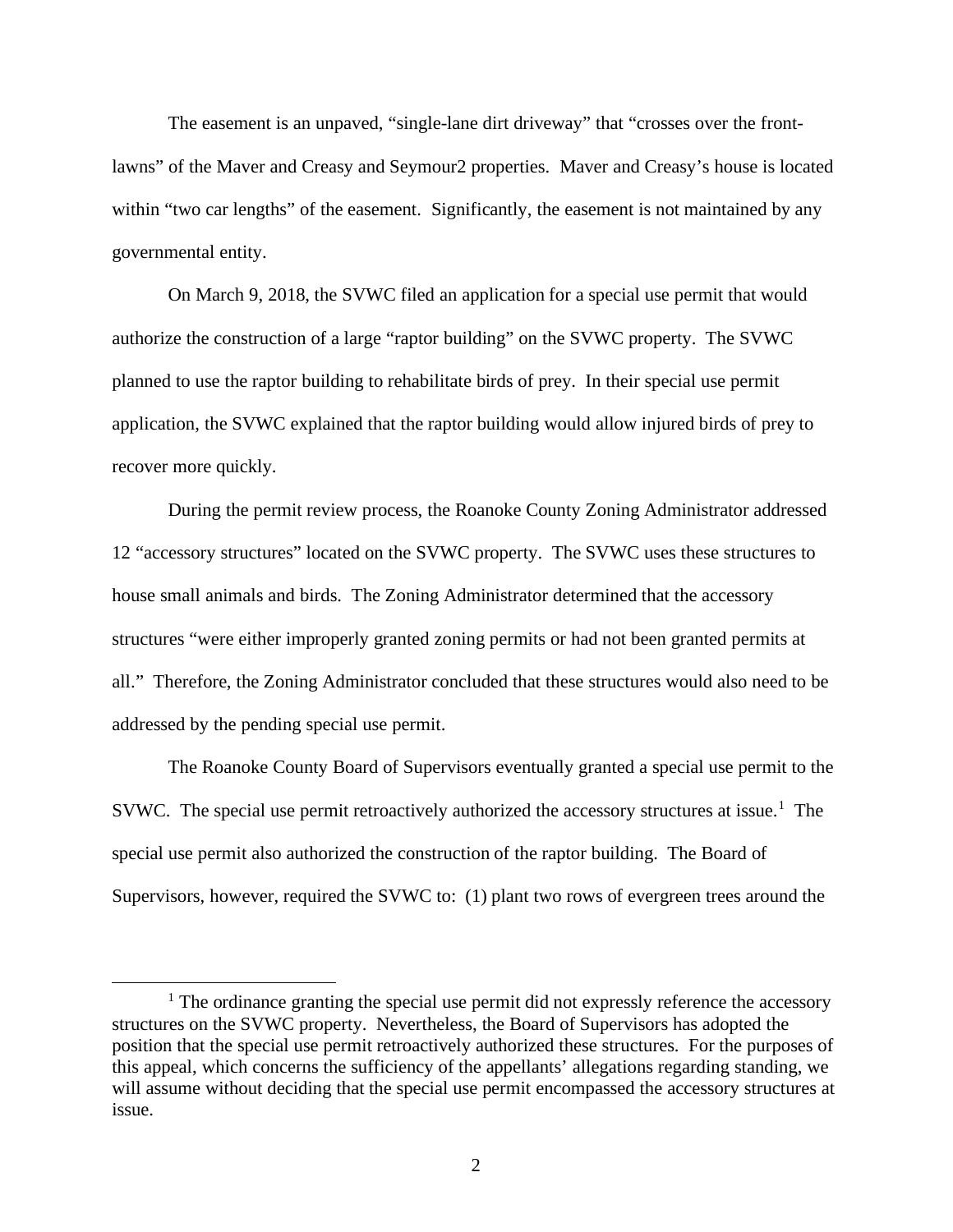raptor building, (2) construct the raptor building an additional 20 feet away from the edge of its property, and (3) use certain materials (i.e., wood rather than sheet metal) when constructing the raptor building.

Maver, Creasy, Seymour2, and Stan and Jane Seymour, the owners of Seymour2 and another property located near the SVWC, (collectively the "appellants") filed a complaint in the circuit court that challenged the Board of Supervisors' decision on several grounds. The complaint named the Board of Supervisors, the SVWC, and 5985 Coleman Road, LLC, the owner of the SVWC property, (collectively the "appellees") as defendants.

The appellees filed demurrers to the appellants' complaint. Among other things, the appellees argued that the appellants lacked standing to pursue their claims. The appellees maintained that the allegations of the complaint failed to establish that the appellants had standing under the two-part test set forth in *Friends of the Rappahannock v. Caroline Cnty. Bd. of Supervisors*, 286 Va. 38 (2013). The circuit court agreed with the appellees and sustained the demurrers.

With leave from the circuit court, the appellants filed an amended complaint that set forth more detailed allegations of the harm arising from the proposed expansion of the SVWC. As the appellants had previously filed an amended complaint when Seymour2 was joined as a party to the litigation, the appellants referred to their new complaint as the "second amended complaint."

In the second amended complaint, the appellants explained that traffic on the easement has increased "20- to 50-fold" since the SVWC began operating in 2014. The appellants claimed that there were "around 55 car trips per day" over the easement in the summer of 2018. The second amended complaint alleged that the traffic on the easement causes "congestion, noise,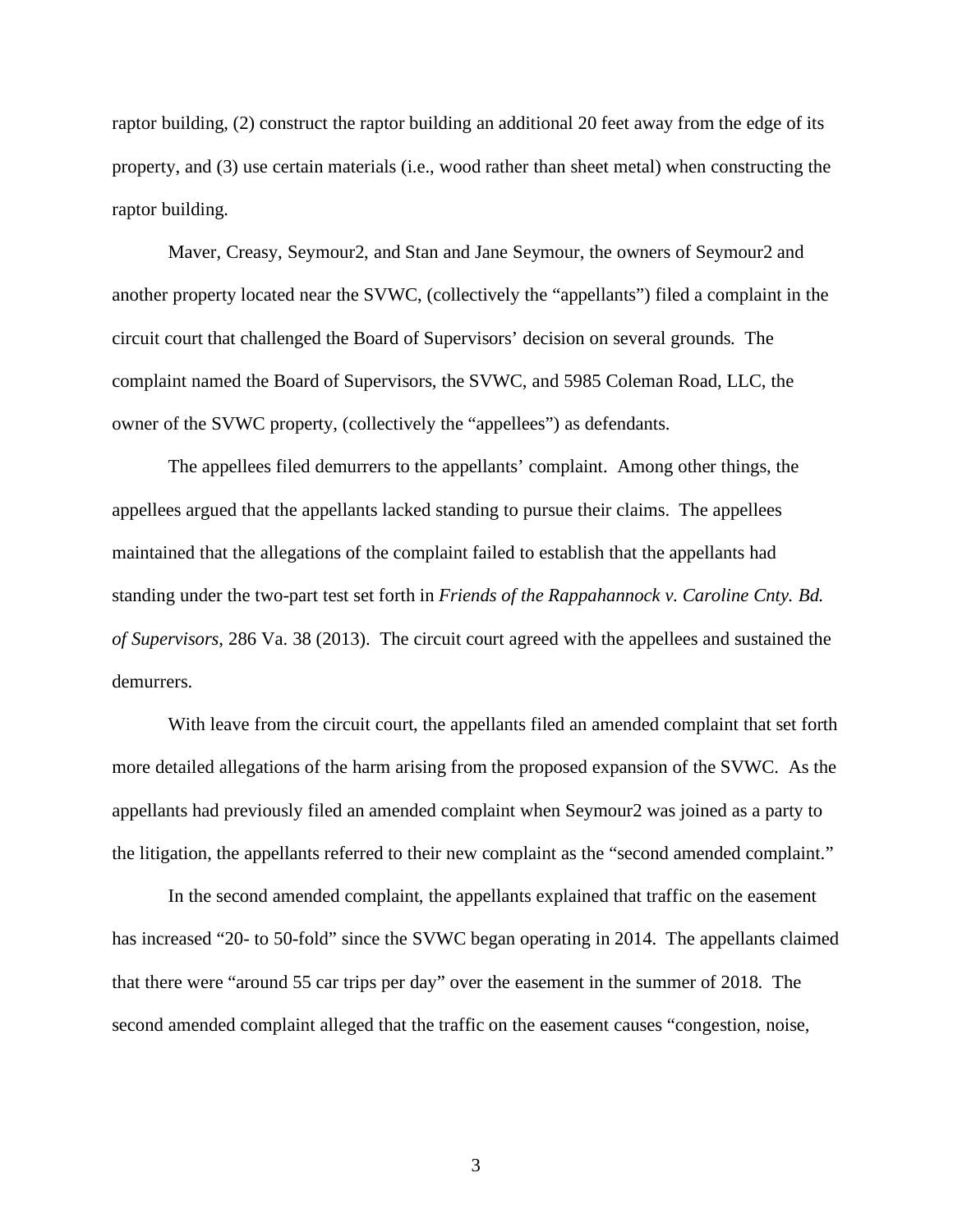dust, and light pollution." The complaint also explained how each of the appellants has been harmed by the traffic on the easement and the resulting conditions.

The complaint alleged that dust from the traffic requires Maver and Creasy to replace the air filters in their home "three-times more often than is recommended" and "have their home and deck power-washed more frequently than would otherwise be necessary." The complaint also claimed that dust from the traffic contributed to several of Creasy's asthma attacks. The complaint further asserted that noise and light from the traffic wake Maver and Creasy up at night.

Moreover, the complaint alleged that the traffic on the easement poses a danger to Maver and Creasy's children. The complaint explained that Maver and Creasy's children have to walk along the easement in order to get to their school bus stop. The complaint claimed that the children were almost hit by "speeding" traffic on the easement on several occasions.

The complaint also asserted that Maver, Creasy, and Seymour2 have incurred additional maintenance expenses due to the traffic on the easement. The complaint alleged that traffic going to and from the SVWC has damaged the easement. The complaint explained that Maver, Creasy, and Seymour2 have been required to replace gravel on the easement that has been "displaced" by the traffic.

Furthermore, the complaint claimed that the traffic on the easement has lowered both the fair market and rental value of the Seymour2 property. The complaint observed that the Seymours sold the Seymour2 property to a third party a "few years earlier." The complaint then alleged that the Seymours were able to repurchase the property in 2017 for a reduced price due to the ongoing operation of the SVWC and the traffic on the easement. The complaint also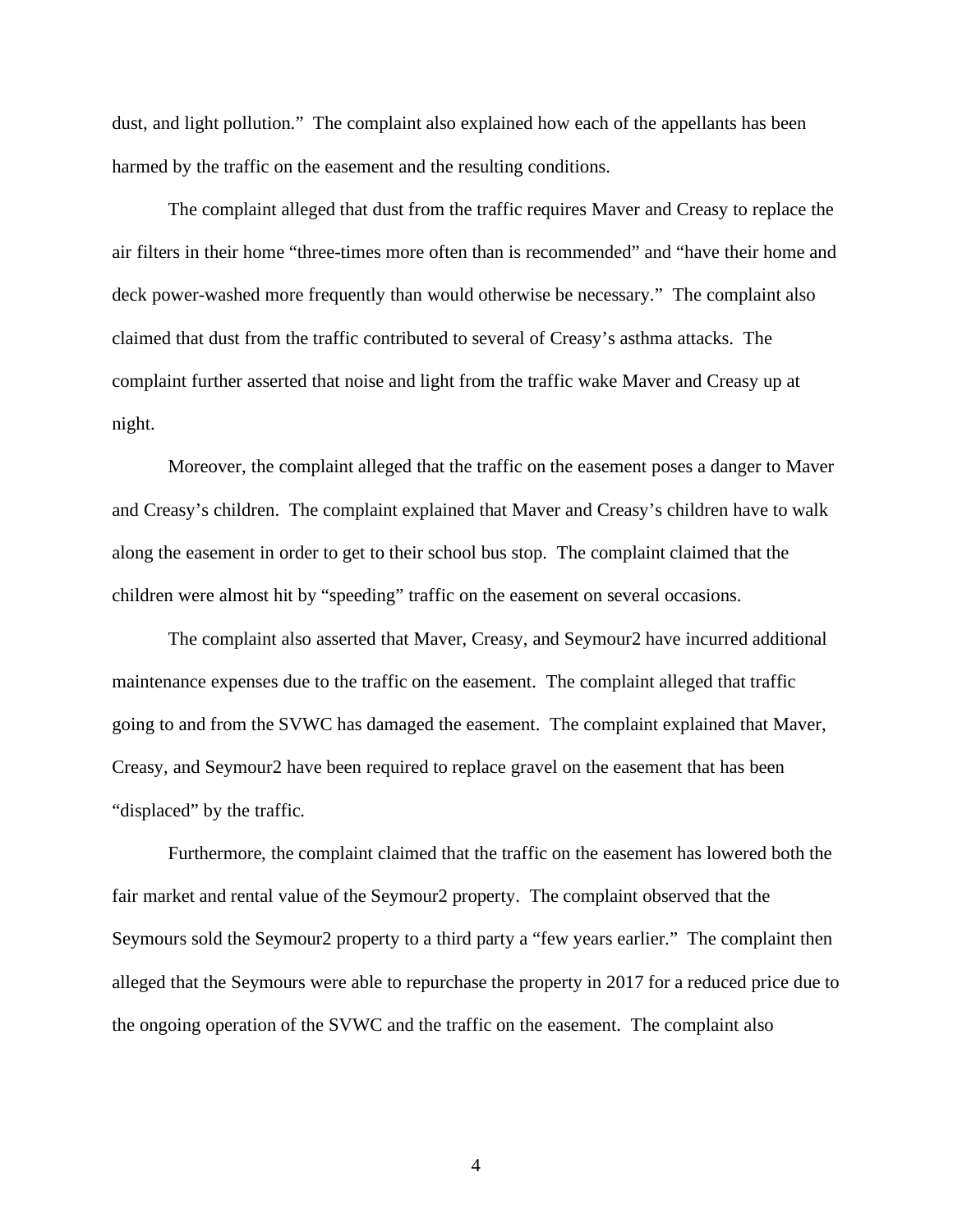explained that the conditions caused by the traffic have made the Seymour2 property more difficult to rent.

The complaint noted that the Seymours live near the SVWC, in the "last house on the state-maintained road" leading to the easement at issue. Although the complaint acknowledged that the Seymours' home is not located on the easement itself, the complaint observed that "all traffic to and from the SVWC Property must pass the Seymours' home." The complaint alleged that people often stop at the Seymours' house to ask for directions to the SVWC, leading to "increased traffic congestion, noise, dust, and light pollution" on their property.

The appellants observed that the special use permit authorized the SVWC to construct a new raptor building on its property. The appellants argued that this expansion would reasonably lead to more traffic on the easement. Furthermore, the appellants noted that the special use permit retroactively approved the existing accessory structures on the SVWC property. Thus, the appellants maintained that the special use permit would, at a minimum, perpetuate the present amount of traffic on the easement.

Based on these allegations, the appellants argued that the Board of Supervisors' decision to grant the special use permit would cause the appellants to continue to suffer several forms of "particularized" harm. The appellants emphasized that they would incur this harm due to their proximity to the easement at issue. Therefore, the appellants claimed that members of the general public would not be harmed in a similar manner. For these reasons, the appellants maintained that they had standing to challenge the decision at issue under *Friends of the Rappahannock*.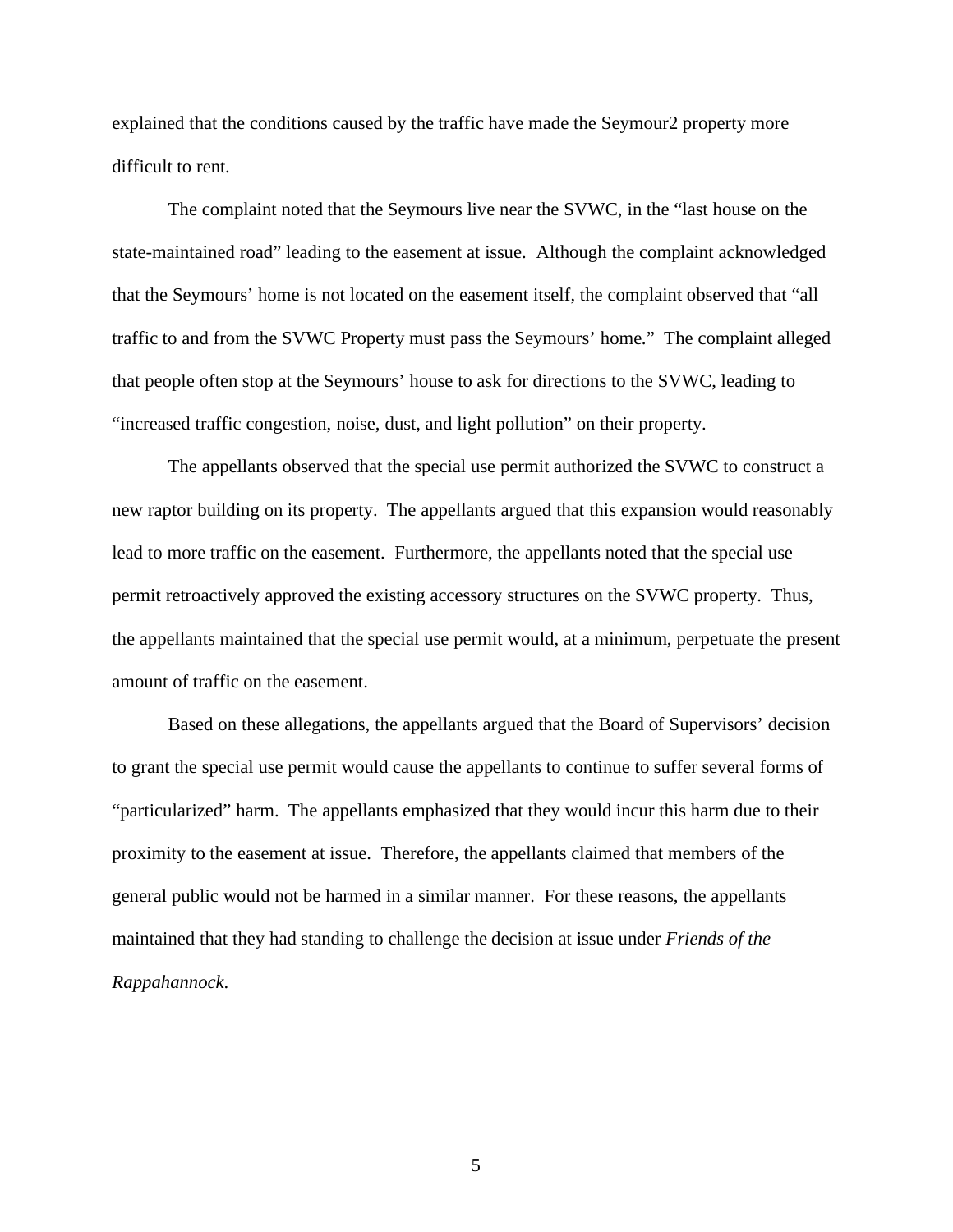The appellees filed a joint demurrer to the appellants' second amended complaint. Again, the appellees argued that the appellants' allegations failed to establish that the appellants had standing to pursue their claims.

Upon review, the circuit court sustained the appellees' demurrer. The circuit court determined that the allegations of the second amended complaint failed to establish that the appellants incurred any form of "particularized harm" arising from the issuance of the special use permit. Therefore, the circuit court concluded that the appellants had not satisfied the second prong of the test articulated in *Friends of the Rappahannock*.

The circuit court explained that the second amended complaint failed "to identify how traffic will be affected by the Board's approval of the construction of the buildings[,] including the proposed [raptor building]." The circuit court found that the appellants only presented "conclusory allegations" regarding the harm that potentially may be caused by the decision at issue.

Furthermore, the circuit court determined that the second amended complaint failed to provide any "factual background" that would allow the circuit court to infer that the manner in which the SVWC planned to use its property would harm the appellants. The circuit court explained that any such inference would be "based on guess work and speculation." The circuit court also noted that the appellants' "generic" allegations of harm were similar to the those that were rejected in *Friends of the Rappahannock*.

The appellants filed a motion for reconsideration in response to the circuit court's decision. In their motion, the appellants emphasized that the alleged harm in this case was tied to the Board of Supervisors' decision to grant a special use permit that: (1) authorized the SVWC to construct the raptor building, and (2) retroactively approved the existing accessory structures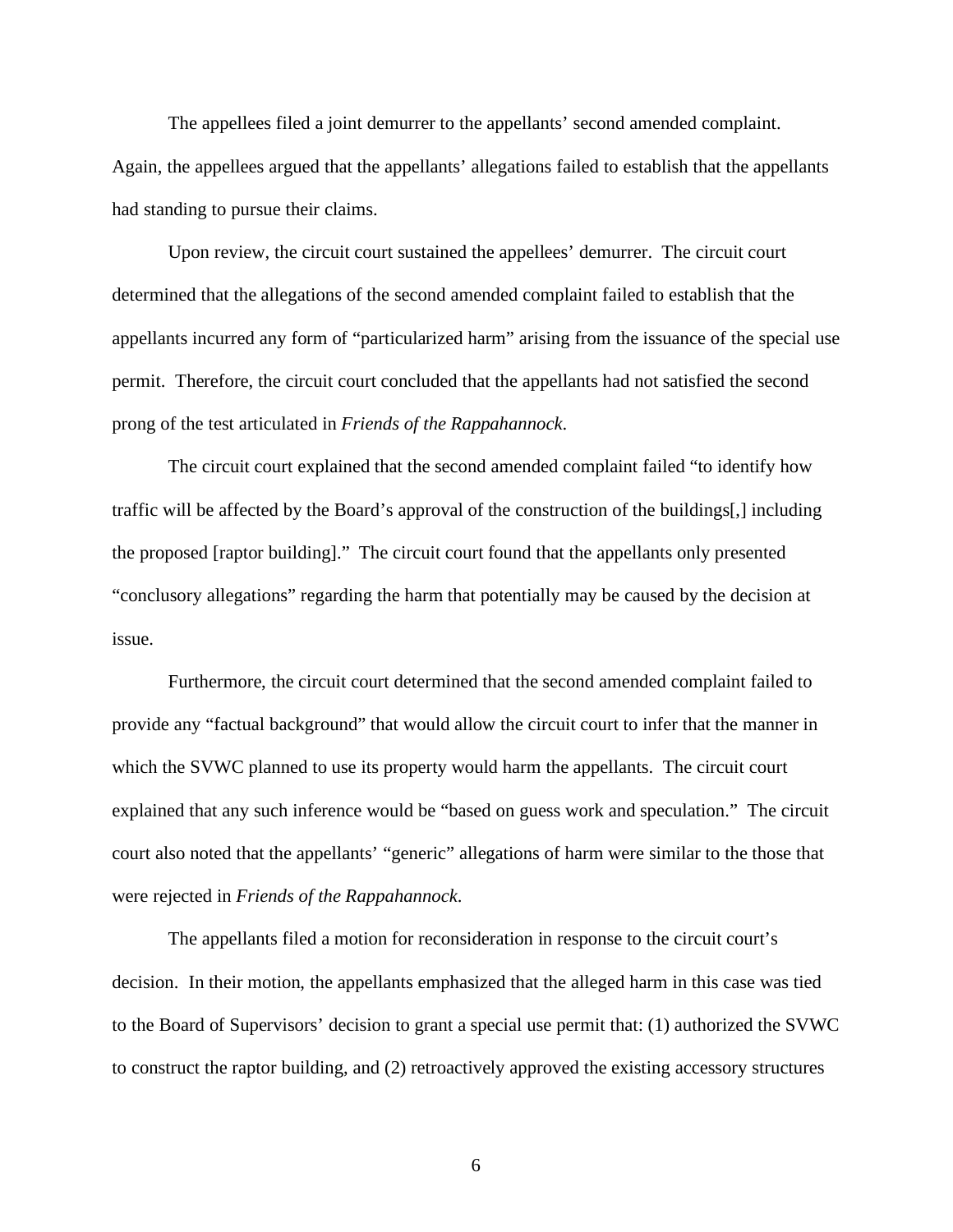on the SVWC property. The appellants argued that the allegations of the second amended complaint referenced several forms of "non-speculative particularized harm that [the appellants] have already suffered due to the construction of the existing accessory structures encompassed by the [special use permit]." The appellants stressed that these harms were "actual—not speculative."

The circuit court denied the motion for reconsideration and entered a final order that sustained the appellees' demurrer and dismissed the appellants' second amended complaint with prejudice. This appeal followed.

#### II. ANALYSIS

The appellants contend that the circuit court erred when it sustained the appellees' demurrer on the basis of standing. More specifically, the appellants argue that the allegations set forth in the second amended complaint are sufficient to meet the test for standing articulated in *Friends of the Rappahannock*.

The legal standards that apply in this appellate scenario are well established. We review a circuit court's judgment sustaining a demurrer de novo. *Coutlakis v. CSX Transp., Inc.*, 293 Va. 212, 216 (2017) (quoting *Abi-Najm v. Concord Condo., LLC*, 280 Va. 350, 356-57 (2010)). When reviewing such a judgment, we "accept as true all factual allegations expressly pleaded in the complaint and interpret those allegations in the light most favorable to the plaintiff." *Coward v. Wellmont Health Sys.*, 295 Va. 351, 358 (2018). Furthermore, we draw any reasonable inferences arising from the express factual allegations of the complaint in the plaintiff's favor. *Id.*; *Coutlakis*, 293 Va. at 216.

"The purpose of a demurrer is to determine whether a [complaint] states a cause of action upon which the requested relief may be granted. A demurrer tests the legal sufficiency of facts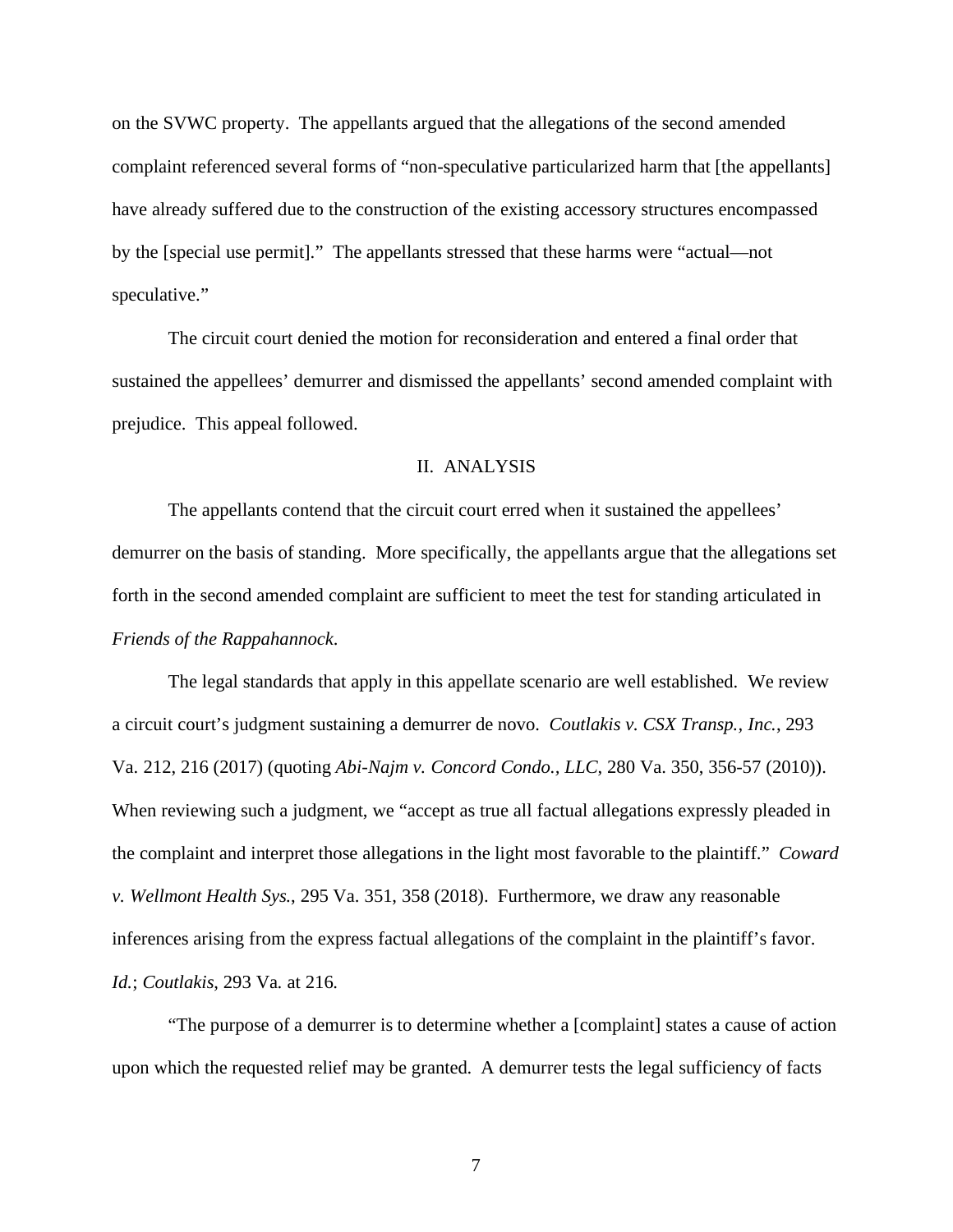alleged in pleadings, not the strength of proof." *Coutlakis*, 293 Va. at 216 (quoting *Abi-Najm*, 280 Va. at 356-57). A circuit court "is not permitted on demurrer to evaluate and decide the merits of the allegations set forth in a . . . complaint." *Riverview Farm Assocs. Va. Gen. P'ship v. Board of Supervisors*, 259 Va. 419, 427 (2000). Rather, the circuit court's duty is to "determine whether the factual allegations of the . . . complaint are sufficient to state a cause of action." *Id.*

In *Friends of the Rappahannock*, the Court established a two-prong test for determining whether certain plaintiffs have standing to challenge a locality's land use decision. 286 Va. at 48. This test applies when a plaintiff does not claim an ownership interest in the property that is the subject of the challenged decision. *Id.* In order for a plaintiff to have standing to challenge a land use decision in this context, it must satisfy the following two requirements:

> First, the [plaintiff] must own or occupy "real property within or in close proximity to the property that is the subject of" the land use determination, thus establishing that it has "a direct, immediate, pecuniary, and substantial interest in the decision." *Virginia Beach Beautification Comm'n v. Board of Zoning Appeals*, 231 Va. 415, 420 (1986).

Second, the [plaintiff] must allege facts demonstrating a particularized harm to "some personal or property right, legal or equitable, or imposition of a burden or obligation upon the [plaintiff] different from that suffered by the public generally." *Virginia Marine Res. Comm'n v. Clark*, 281 Va. 679, 687 (2011).

*Id.* "Absent an allegation of injury or potential injury not shared by the general public, [plaintiffs] have not established standing to bring a declaratory judgment action in a land use case." *Id.*

The appellees do not dispute that the allegations of the appellants' second amended complaint satisfied the first prong of the *Friends of the Rappahannock* test. Accordingly, our analysis focuses on the second prong of the test.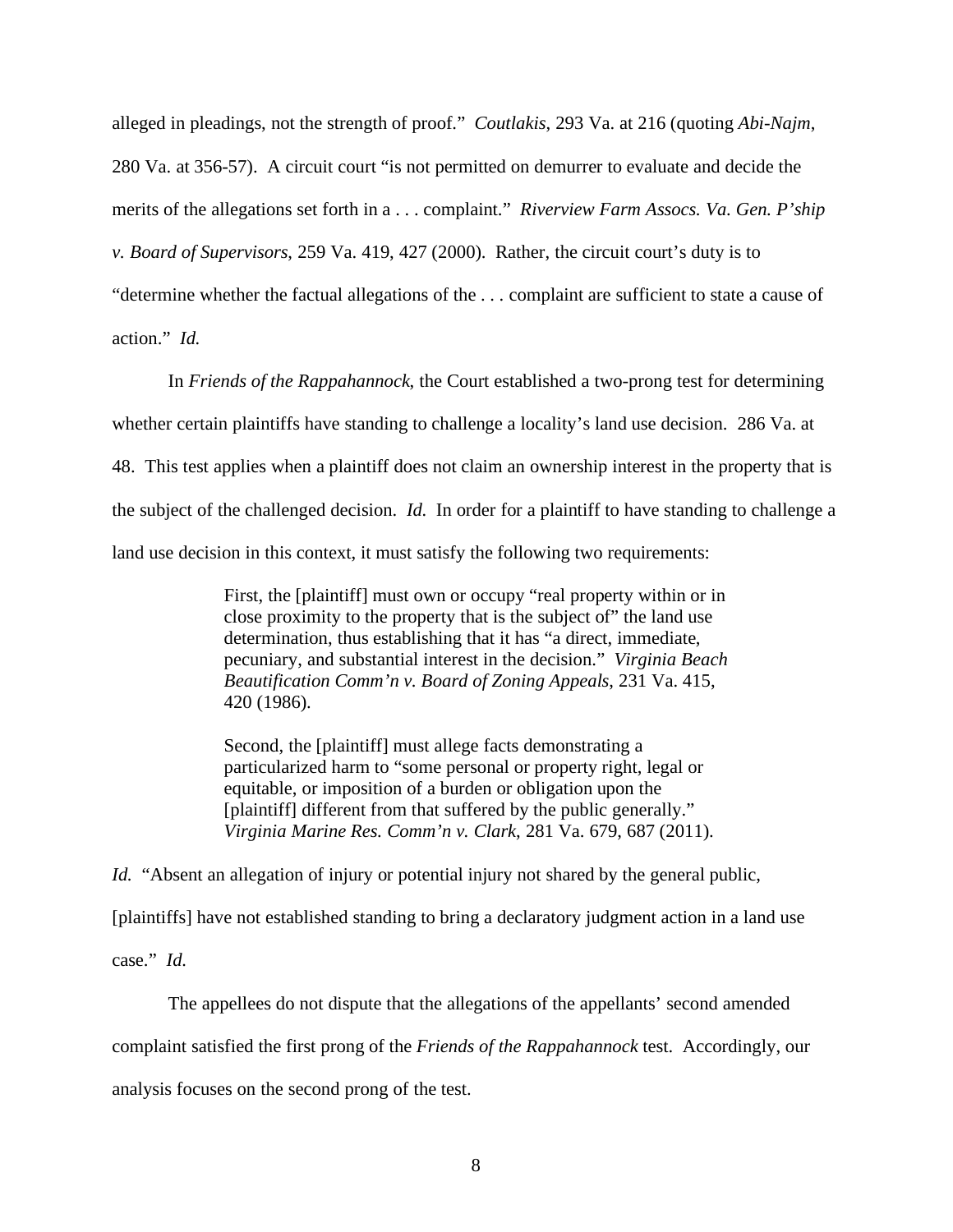Viewing the allegations of the second amended complaint in the light most favorable to the appellants, we conclude that the appellants' allegations of harm satisfied the second prong of the *Friends of the Rappahannock* test. The allegations of the second amended complaint, when taken as true, establish that the appellants have incurred, and will continue to incur, several forms of particularized harm arising from the Board of Supervisors' decision to grant the special use permit at issue.

As noted by the appellants, the special use permit: (1) allowed the SVWC to construct a new raptor building on its property, and (2) retroactively authorized the existing accessory structures on the SVWC property. Based on the allegations of the second amended complaint, the circuit court should have reasonably inferred that the special use permit would lead to increased traffic on the easement.

The special use permit application filed by the SVWC, which was attached as an exhibit to the appellants' second amended complaint,<sup>[2](#page-8-0)</sup> indicated that the raptor building would allow the SVWC to provide better rehabilitative care for birds of prey. Significantly, the permit application explained that the raptor building would allow injured birds of prey to recover more quickly. Thus, the SVWC would be able to care for more birds of prey after the raptor building was constructed.

Drawing all reasonable inferences in favor of the appellants—as is required at the demurrer stage of these proceedings—the averments of the second amended complaint were sufficient to allege that the construction of the raptor building, and the corresponding expansion

<span id="page-8-0"></span><sup>&</sup>lt;sup>2</sup> "On demurrer, a court may examine not only the substantive allegations of the pleading attacked but also any accompanying exhibit mentioned in the pleading." *Flippo v. F & L Land Co.*, 241 Va. 15, 17 (1991); *see also* Rule 1:4(i) ("The mention in a pleading of an accompanying exhibit . . . makes such exhibit a part of the pleading.").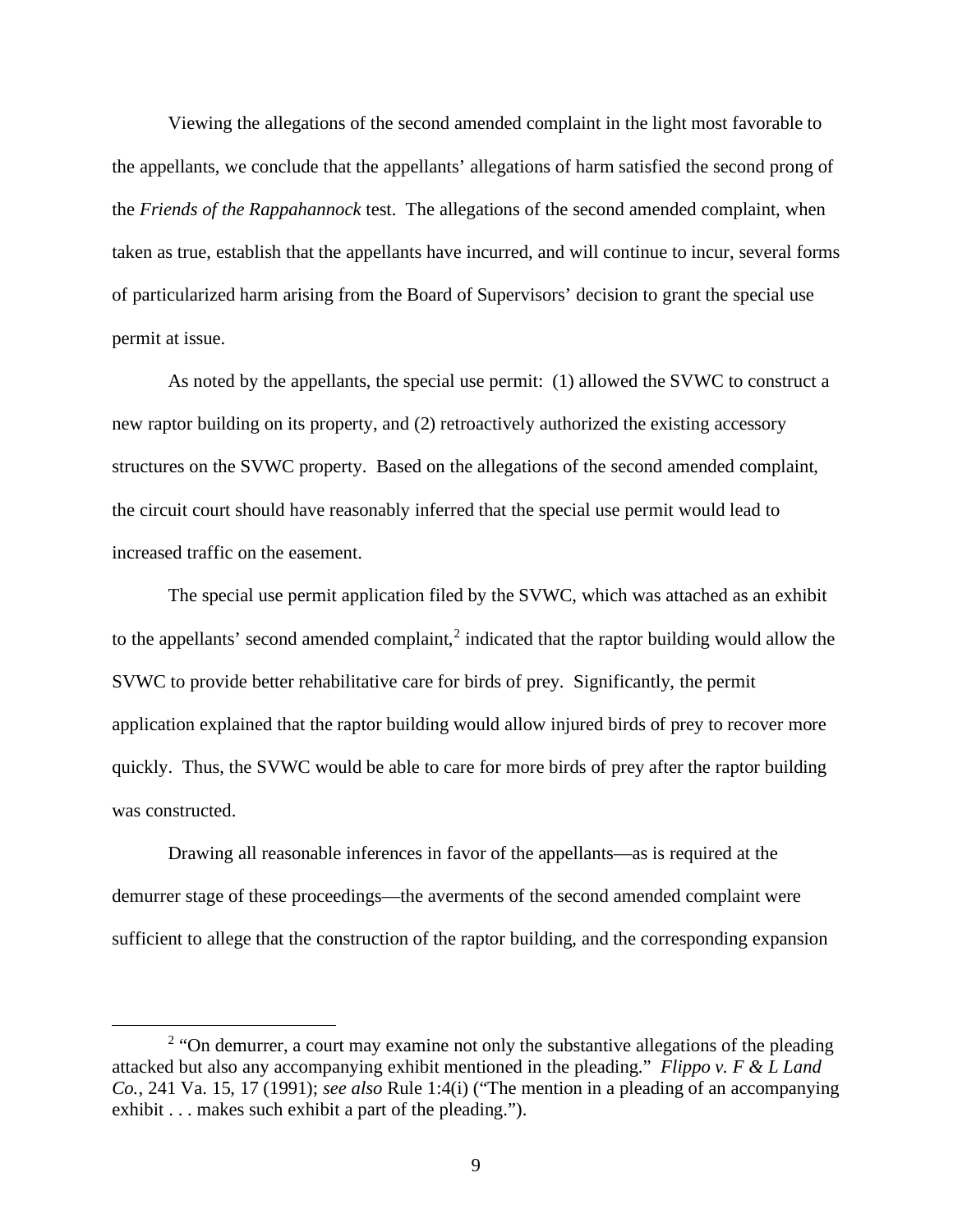of the services offered by the SVWC, would cause more traffic on the easement leading to the SVWC property.

Likewise, the second amended complaint pled facts supporting the reasonable inference that the decision to retroactively approve the accessory structures located on the SVWC property would lead to traffic on the easement. The second amended complaint alleged that the SVWC uses the accessory structures to house injured animals during the rehabilitation process. Thus, the SVWC relies on the accessory structures to operate at its present capacity.

The second amended complaint also pled facts fairly supporting the inference that the accessory structures contribute, at least in some degree, to the amount of traffic that currently uses the easement to access the SVWC. As the special use permit approving the accessory structures will effectively allow the SVWC to operate at its current capacity, the facts asserted in the pleading sufficiently raise the reasonable inference that the special use permit will ensure that the traffic on the easement will, at a minimum, continue at its current rate.<sup>[3](#page-9-0)</sup>

<span id="page-9-0"></span><sup>&</sup>lt;sup>3</sup> We acknowledge that the appellees dispute the validity of these inferences. At the demurrer stage of the proceedings, however, the circuit court was required to draw all reasonable inferences arising from the factual allegations of the second amended complaint in favor of the appellants. *See, e.g.*, *Coward*, 295 Va. at 358. A plaintiff can survive a demurrer with wellpleaded allegations of standing, but it cannot succeed thereafter without proof of standing. Because the constraints of the standing doctrine "are not mere pleading requirements but rather an indispensable part of the plaintiff's case, each element must be supported in the same way as any other matter on which the plaintiff bears the burden of proof, i.e., with the manner and degree of evidence required at the successive stages of the litigation." *Lujan v. Defenders of Wildlife*, 504 U.S. 555, 561 (1992). As a "preliminary jurisdictional issue having no relation to the substantive merits of an action," *McClary v. Jenkins*, 299 Va. 216, 221 (2020) (quoting *Andrews v. American Health & Life Ins. Co.*, 236 Va. 221, 226 (1988)), standing may be resolved at an ore tenus hearing prior to trial. Nonetheless, when the "jurisdictional facts and the facts central to [the underlying] claim are inextricably intertwined, the trial court should ordinarily assume jurisdiction and proceed to the intertwined merits issues." *Kerns v. United States*, 585 F.3d 187, 193 (4th Cir. 2009).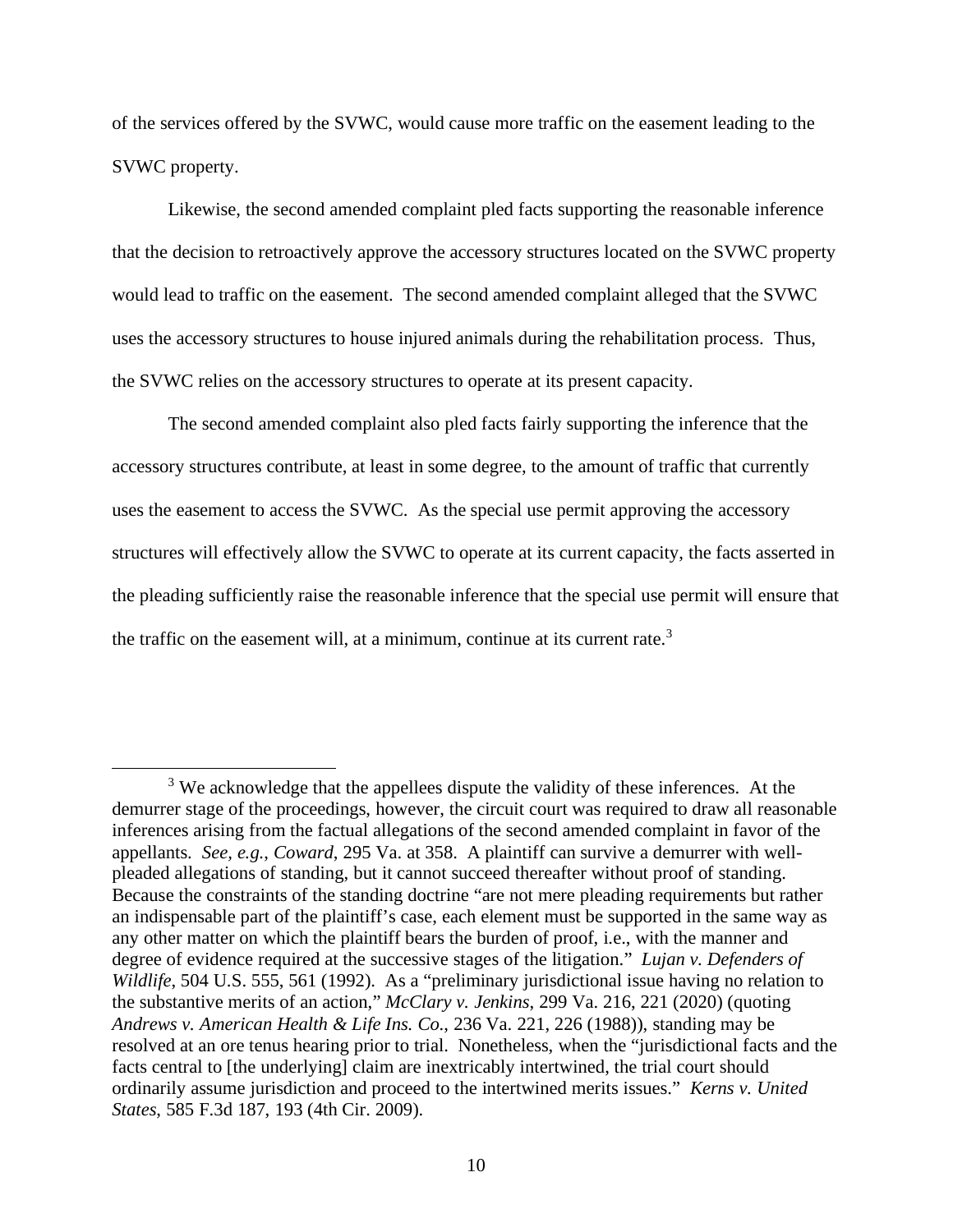The remaining allegations of the second amended complaint, if established at a pretrial ore tenus hearing or trial, are sufficient to show that the appellants have incurred several forms of "particularized" harm arising from the traffic on the easement. *See Friends of the Rappahannock*, 286 Va. at 48. The appellants have alleged that the traffic on the easement harms them in several ways.

The appellants claim that the traffic on the easement: (1) imposes additional maintenance costs, (2) poses a danger to the safety of those who use the easement (particularly Maver and Creasy's children), (3) creates dust, noise, and light pollution, and (4) lowers the value of Seymour2's property. Significantly, members of the general public have not been harmed by the traffic on the easement in a similar manner. Because the easement at issue traverses the appellants' properties, the appellants are uniquely affected by the conditions resulting from the traffic on the easement.

The additional maintenance costs arising from the traffic on the easement constitute a form of "particularized harm" that is "not suffered by the public generally." *See id.* (quoting *Virginia Marine Res. Comm'n,* 281 Va. at 687). The easement at issue in this case is a private easement that is not maintained by any governmental entity. Accordingly, the appellants bear the costs of maintaining the easement, not members of the general public.

Likewise, members of the general public are not put at risk by the additional danger posed by the traffic on the easement. The appellants have alleged that the increased amount of traffic on the easement poses a danger to Maver and Creasy's children when they walk to their school bus stop in the mornings and when they return to their home in the afternoons. Simply put, Maver and Creasy's children are the only individuals who are exposed to this danger. No other children use the easement at issue to get to and from school.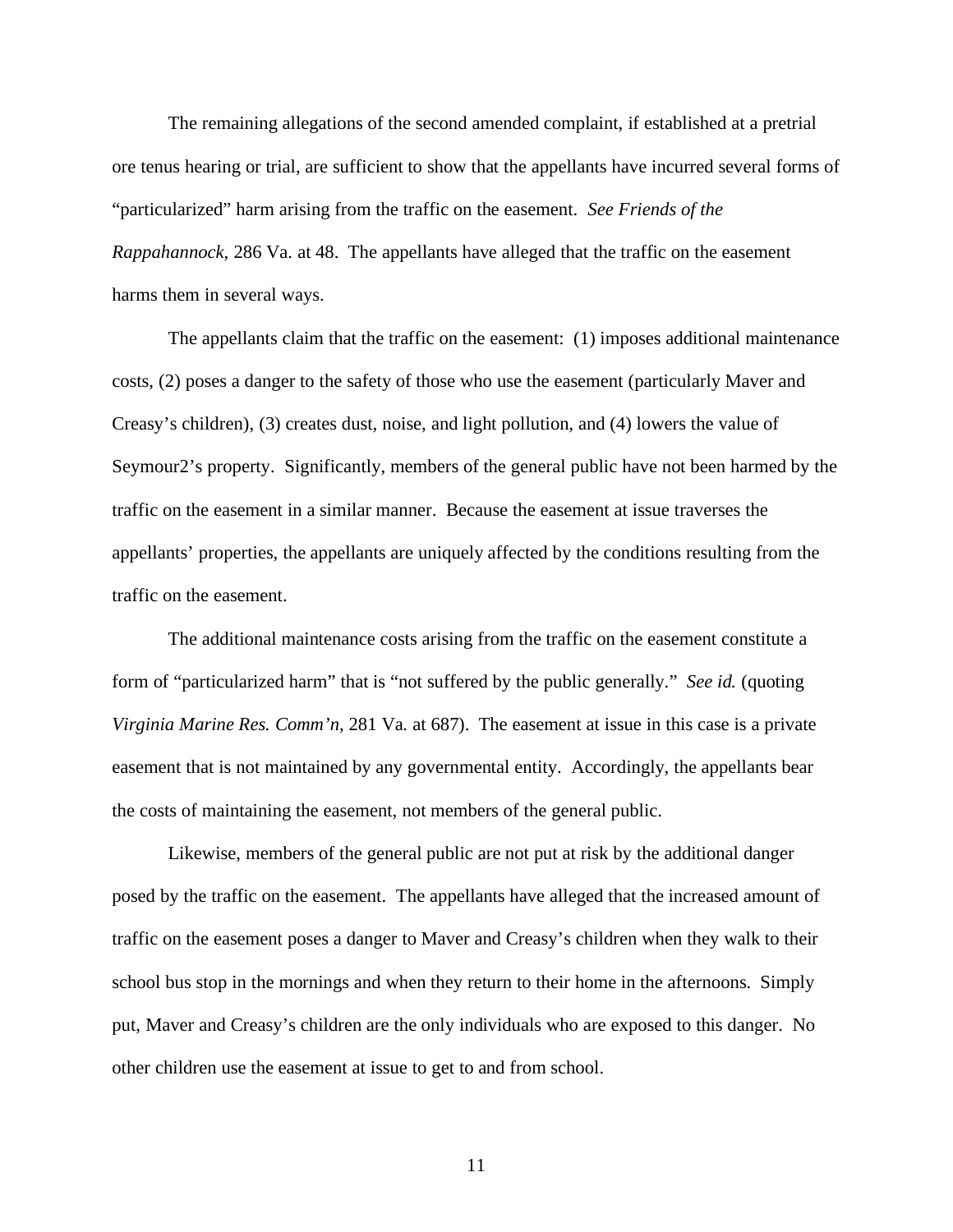The dust, noise, and light pollution allegedly caused by the traffic on the easement also constitutes a form of particularized harm to the appellants. The appellants have alleged that they have been harmed by the dust, noise, and light pollution because their homes are located in close proximity to the easement at issue. Members of the general public who do not live near the easement are unaffected by these conditions.

We acknowledge that *Friends of the Rappahannock* involves similar allegations of harm. In *Friends of the Rappahannock*, a group of neighboring property owners challenged a locality's decision to permit sand and gravel mining on certain property fronting the Rappahannock River. *Id.* at 41. Among other things, the property owners argued that the operation of the sand and gravel mine would "increase noise, dust, and traffic from barges and commercial boats." *Id.* at 43. Two of the property owners alleged that they were concerned that "dust and particulate pollution" from the mine would affect the health of their asthmatic child. *Id.* Another property owner alleged that the mining activities on the nearby property would make it more difficult for her to find a tenant for her farmhouse. *Id.*

Although *Friends of the Rappahannock* may involve similar allegations, it is nevertheless distinguishable from the present case. Significantly, *Friends of the Rappahannock* involved more speculative allegations of harm. *See id.* at 42-43. The property owners in *Friends of the Rappahannock* asserted that the operation of the sand and gravel mine *may* result in the alleged forms of harm. *See id.* In contrast, the appellants in the present case have alleged that they have *already* been harmed by the traffic on the easement.

Generally, a plaintiff is not required to allege that it has already incurred "particularized" harm in order to satisfy the second prong of the *Friends of the Rappahannock* test. *See id.* at 49.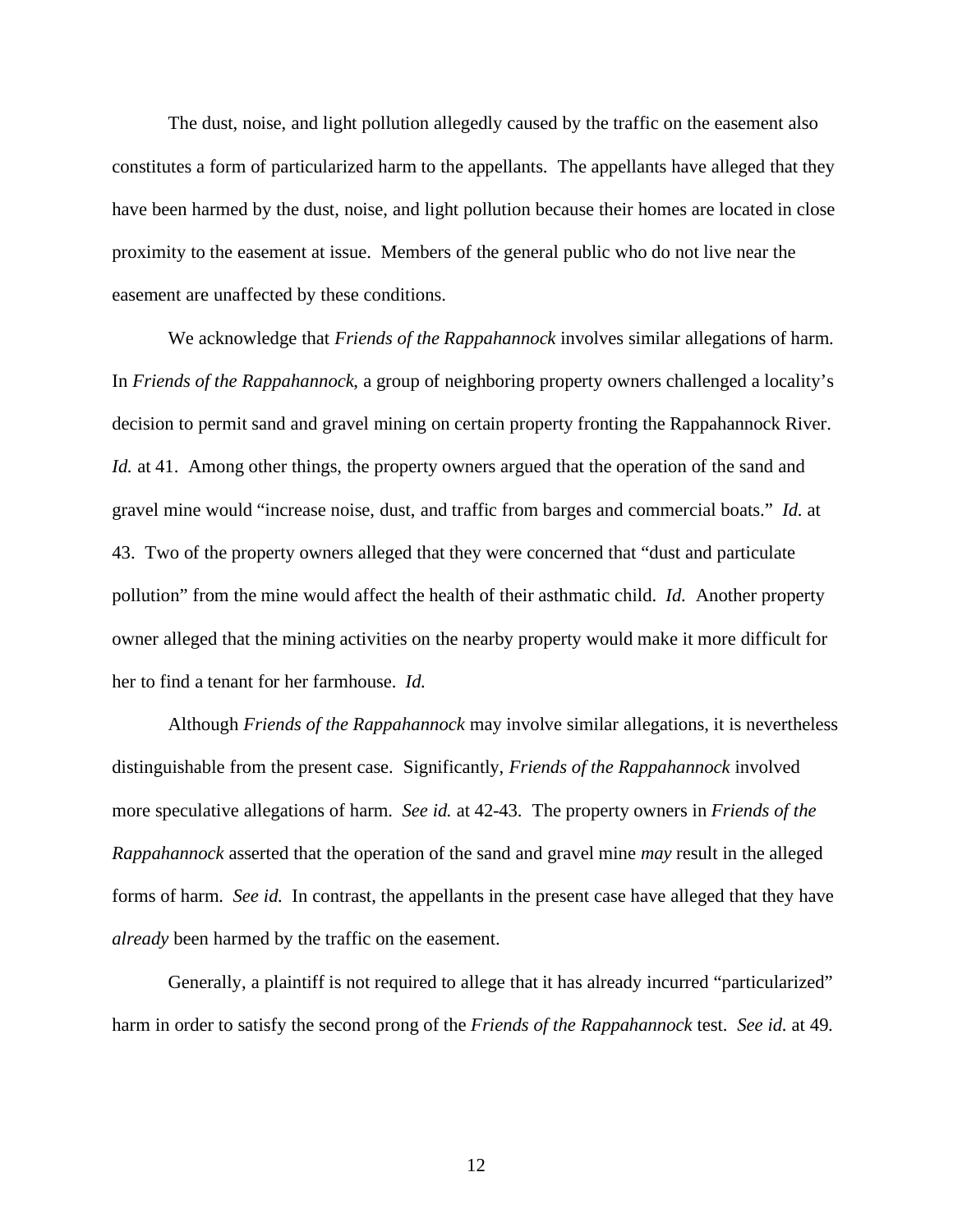The second prong of the *Friends of the Rappahannock* test requires an "allegation of injury or *potential injury* not shared by the general public." *Id.* (emphasis added).

In this case, however, the appellants have alleged that they have already sustained several forms of harm. The appellants have alleged that they have incurred additional maintenance costs due to the increased amount of traffic on the easement (i.e., the costs associated with the purchase of more gravel for the easement). Furthermore, the appellants have alleged that Maver and Creasy's children have already been endangered by the traffic on the easement. Specifically, the second amended complaint explained that the children were almost hit by traffic on the easement on several occasions. Additionally, the appellants have alleged that they have been harmed by the dust, noise, and light pollution generated by the traffic on the easement.

*Friends of the Rappahannock* is further distinguished from the present case by the conditions that the locality placed on the special use permit. In *Friends of the Rappahannock*, the locality imposed several conditions that were designed to minimize any harm resulting from mining operations. *Id.* at 49-50. The locality imposed specific restrictions "regarding pollution, particulate matter, and noise." *Id.* at 50. The property owners, however, failed to "allege any facts to indicate that the conditions imposed by the [locality] would be inadequate to protect their property rights." *Id.*

Although the Board of Supervisors imposed several conditions on the special use permit at issue in this case, these conditions did not address the alleged harm created by the traffic on the easement. The conditions imposed by the Board of Supervisors attempted to reduce the visibility of the proposed raptor building. They did not address or attempt to mitigate the harm caused by the traffic on the easement.